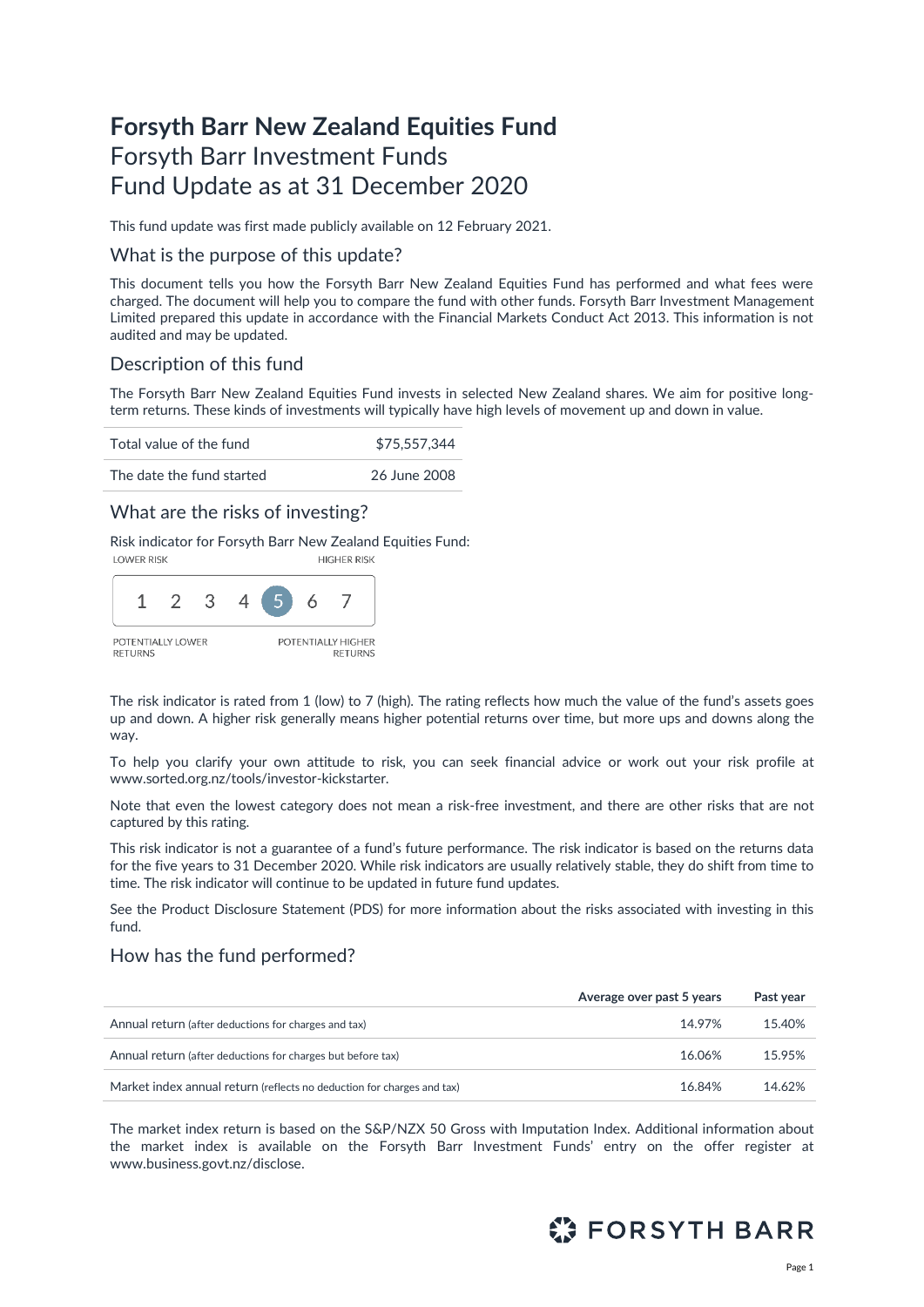## Annual return graph



This shows the return after fund charges and tax for each of the last 10 years ending 31 March. The last bar shows the average annual return for the last 10 years, up to 31 December 2020.

Important: This does not tell you how the fund will perform in the future.

Returns in this update are after tax at the highest prescribed investor rate (PIR) of tax for an individual New Zealand resident. Your tax may be lower.

### What fees are investors charged?

Investors in the Forsyth Barr New Zealand Equities Fund are charged fund charges. In the year to 31 March 2020 these were:

|                                                       | % of net asset value <sup>1</sup> |
|-------------------------------------------------------|-----------------------------------|
| Total fund charges                                    | 1.33%                             |
| Which are made up of:                                 |                                   |
| Total management and administration charges including | 1.33%                             |
| Manager's basic fee                                   | 1.28%                             |
| Other management and administration charges           | $0.05\%$ <sup>2</sup>             |
| Total performance-based fees                          | 0.00%                             |
|                                                       | Dollar amount per investor        |
| Other charges                                         | \$0.00                            |

Investors are not currently charged any other fees. See the PDS for more information about fees. Small differences in fees and charges can have a big impact on your investment over the long term.

#### **Example of how this applies to an investor**

Jane had \$10,000 in the fund at the start of the year and did not make any further contributions. At the end of the year, Jane received a return after fund charges were deducted but before tax of \$1,595 (that is 15.95% of her initial \$10,000). This gives Jane a total return after tax of \$1,540 for the year.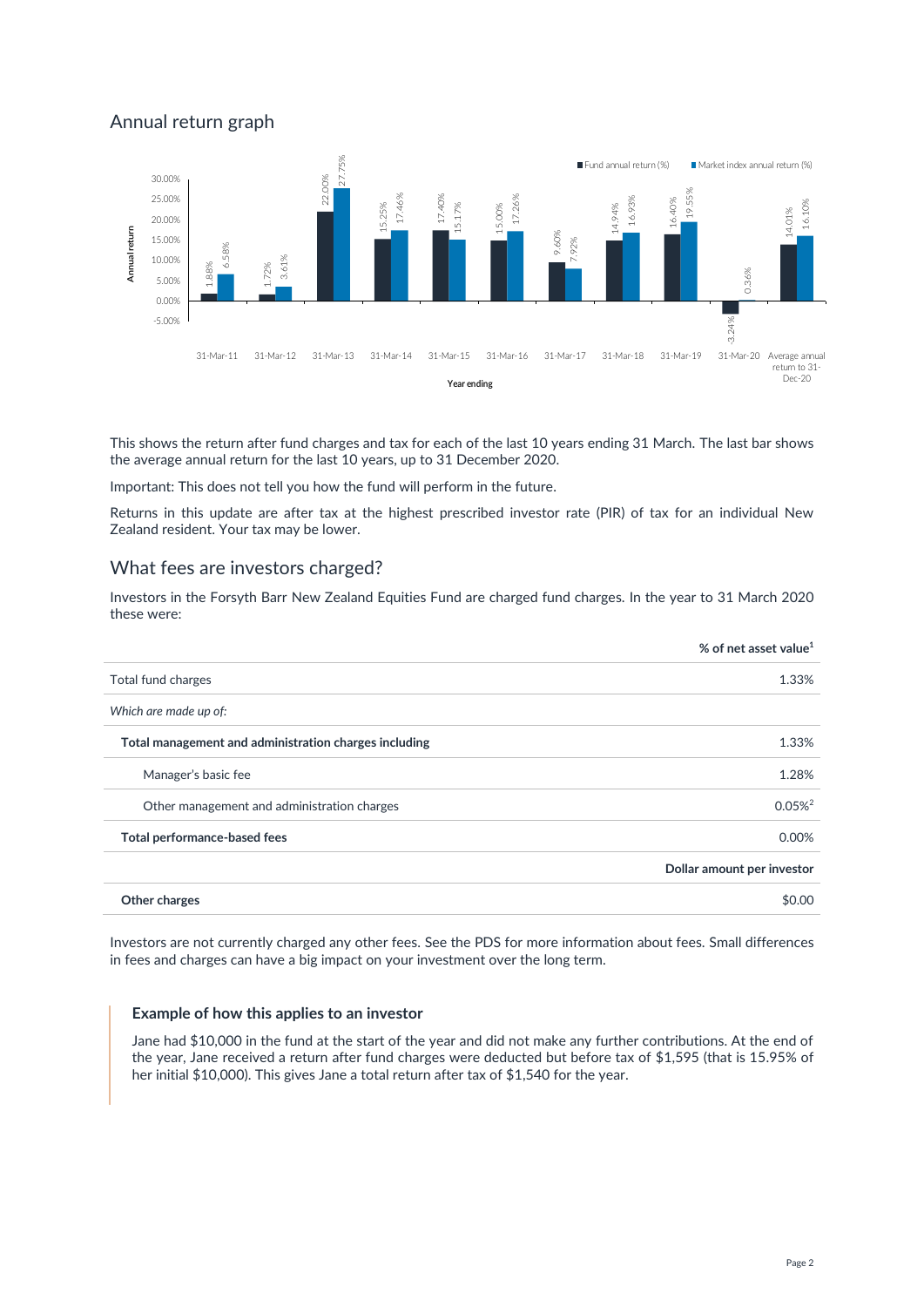# What does the fund invest in?

This shows the types of assets that the fund invests in.



#### Actual investment mix

### Target investment mix

| Cash and cash equivalents    | 5.00%    |
|------------------------------|----------|
| New Zealand fixed interest   | $0.00\%$ |
| International fixed interest | 0.00%    |
| Australasian equities        | 85.00%   |
| International equities       | $0.00\%$ |
| Listed property              | 10.00%   |
| Unlisted property            | $0.00\%$ |
| Commodities                  | 0.00%    |
| Other                        | 0.00%    |

### Top 10 investments

|    | Name                                                     | Percentage of<br>fund net assets | Type                      | Country         | <b>Credit rating</b><br>(if applicable) |
|----|----------------------------------------------------------|----------------------------------|---------------------------|-----------------|-----------------------------------------|
|    | Fisher & Paykel Healthcare<br><b>Corporation Limited</b> | 10.25%                           | Australasian equities     | New Zealand     |                                         |
| 2  | The a2 Milk Company Limited                              | 7.53%                            | Australasian equities     | New Zealand     |                                         |
| 3  | <b>Spark New Zealand Limited</b>                         | 6.92%                            | Australasian equities     | New Zealand     |                                         |
| 4  | <b>Infratil Limited</b>                                  | 6.39%                            | Australasian equities     | New Zealand     |                                         |
| 5  | <b>Contact Energy Limited</b>                            | 5.87%                            | Australasian equities     | New Zealand     |                                         |
| 6  | Ebos Group Limited                                       | 5.77%                            | Australasian equities     | New Zealand     |                                         |
| 7  | ANZ transactional bank account                           | 5.07%                            | Cash and cash equivalents | New Zealand AA- |                                         |
| 8  | Meridian Energy Limited                                  | 4.68%                            | Australasian equities     | New Zealand     |                                         |
| 9  | Mainfreight Limited                                      | 4.40%                            | Australasian equities     | New Zealand     |                                         |
| 10 | Fletcher Building Limited                                | 3.98%                            | Australasian equities     | New Zealand     |                                         |

The top 10 investments make up 60.86% of the fund.